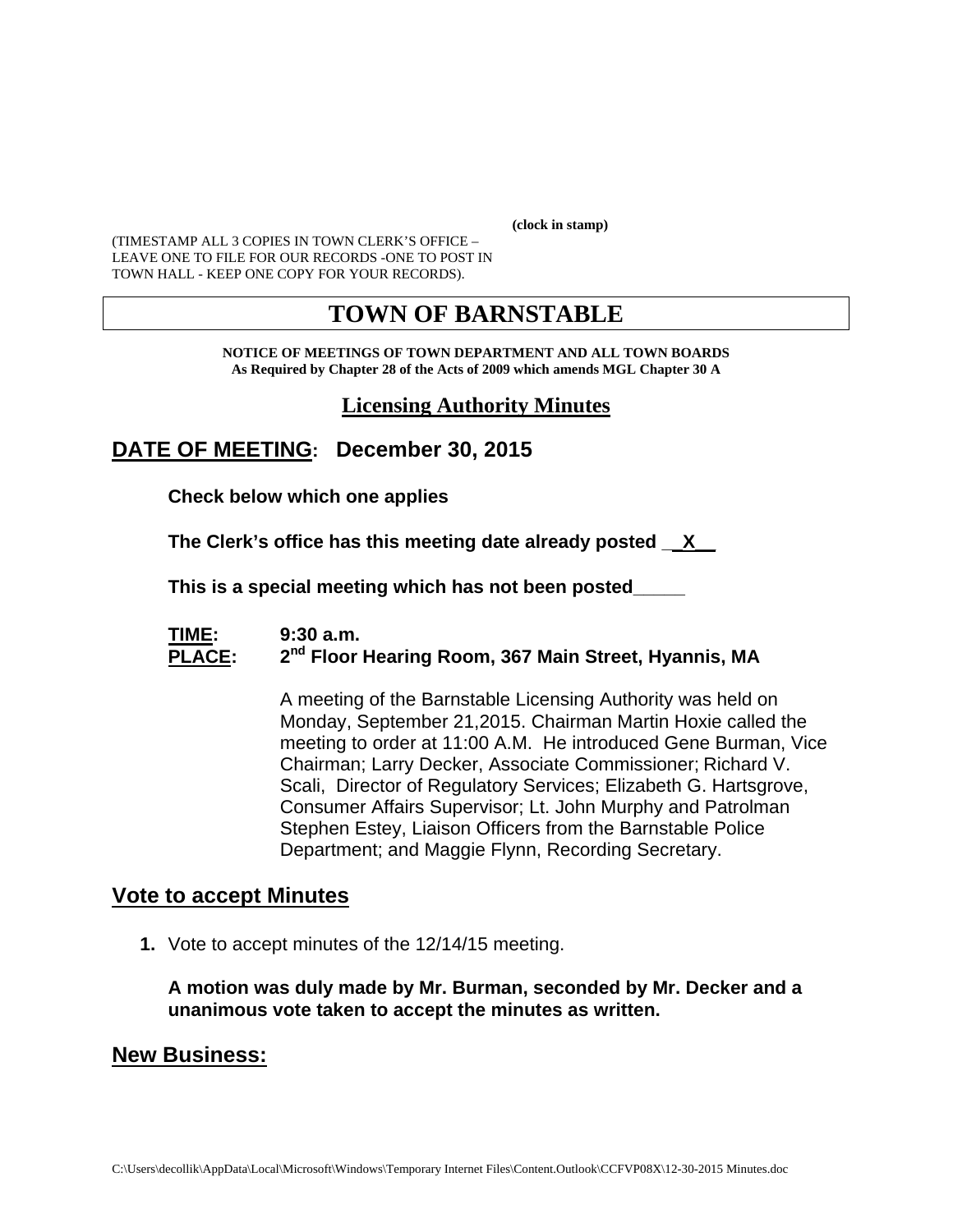**1. Request for Temporary Closure of Common Victualler All Alcohol License:** Request received from Gary and Elaine Roy to close the Nor'Easter Restaurant effective November 16, 2015 through May 15, 2016. \*\*\*\*See below\*\*\*\*

**A motion was duly made by Mr. Burman, seconded by Mr. Decker and a unanimous vote taken to approve the closure as requested.** 

**2. Consent Agenda**:

**A motion was duly made by Mr. Burman, seconded by Mr. Decker and a unanimous vote taken to approve the Consent Agenda as presented with one exception for the International Inn.** 

**A motion was duly made by Mr. Decker, seconded by Mr. Hoxie and an abstention by Mr. Burman for a 2-0-1 vote taken to approve the renewal application for the International Inn.** 

## **Public Hearings:**

**1. Change of License Type for an Annual All Alcohol Common Victualler License to Seasonal All Alcohol Common Victualler License:** Application of G.E.L.S., LLC d/b/a The Nor'easter, 20 Scudder Avenue, Hyannis, Andrew J. Glassman Manager, for a change in license type from an Annual All Alcohol Common Victualler License to a Seasonal All Alcohol Common Victualler license. No other changes are requested at this time. Hours of Alcohol sales are 11 am – 12:45 am daily. The following are the existing Entertainment Licenses: Daily Non- Live Entertainment (recorded music, radio) from 11 am to 12:45 am in the indoor dining areas as well 4 TV's and one pool table.

*Attorney John Kenney, Gary and Elaine Roy and Andrew Glassman appeared at the hearing. The request is to close now until May 1, 2016. The insulation and HVAC needs to be updated throughout the restaurant.* 

*Mr. Scali asked about some possible sale of the premise; not at this time. Want to close today and open May 1, 2016. April 1- January 15 is the State mandate. Mr. Hoxie is not aware of any General Law detailing specific dates for Seasonal Licenses. The ABCC is instructing us as to the dates according to Mr. Scali.* 

**A motion was duly made by Mr. Burman, seconded by Mr. Decker and a unanimous vote taken to approve the application as presented.** 

**2. Alteration of Premises of Annual All Alcohol Common Victualler License:** application of GMRI, Inc. d/b/a The Olive Garden, 1095 Iyannough Rd., Hyannis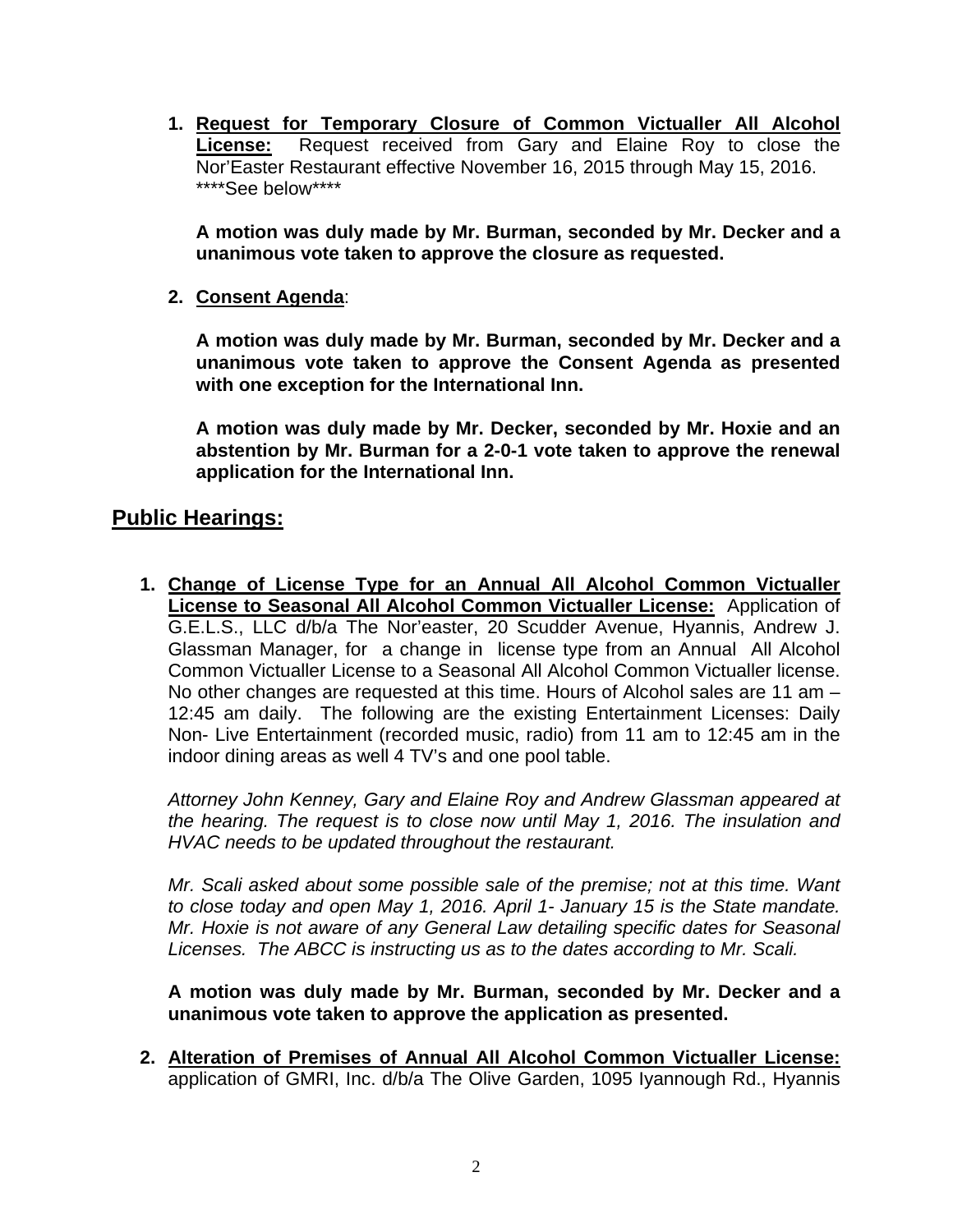on their Annual All Alcohol Common Victualler License, for an Alteration of premises of the licensed location.

Proposed change is to increase the total seating from 278 to 281 seats. These changes will be indoors, outdoor seating remains at 45 seats; all changes approved by the Building Commissioner on November 3, 2015. \*\*\*\*Continued from 12/14/2015 Hearing\*\*\*\*

*Nicole Lopes appeared on behalf of the application. A refresh of the building, both inside and out is being done at this time.*

#### **A motion was duly made by Mr. Burman, seconded by Mr. Decker and a unanimous vote taken to approve the application as presented.**

**3. New Annual Common Victualler License:** Application of Morning Glory Partnership, d/b/a Morning Glory Cafe, 211 Cotuit Rd., Route 149, Marstons Mills, Joshua Sodekson, Manager, for an Annual Common Victualler License. Interior seats total 5 with 3 employees and 15 parking spaces all approved by the Building Commissioner. No exterior seats. Hours of operation will be 7:00 am to 3:00 pm daily.

*Joshua Sodekson is taking over the Morning Glory Café. The current owners are retiring. We are currently working and training with them.* 

**A motion was duly made by Mr. Burman, seconded by Mr. Decker and a unanimous vote taken to approve the application as presented.** 

#### **Licensing Division Updates**

- 1. Licensing Department updates None
- 2. Police Department updates None

Release of Executive Session Minutes, if any (0).And any other new business to come before the Licensing Authority.

#### **Matters not reasonably anticipated by the Chair**

**The list of matters, are those reasonably anticipated by the president/chair, which may be discussed at the meeting. Not all items listed may in fact be discussed and other items not listed may in fact be discussed and other items not listed may also be brought up for discussion to the extent permitted by law. It is possible that if it so votes, the sub-committee may go into executive session. For your information the section of the M.G.L. that pertains to postings of meetings is as follows: Except in an emergency, in addition to any notice otherwise required by law, a public body shall post notice of every meeting at least 48 hours prior to such meeting, excluding Saturdays, Sundays and legal holidays. In an emergency, a public body shall post notice as soon as reasonably possible prior to such meeting. Notice shall be printed in a legible, easily understandable format and shall contain: the date, time and place of such meeting and a listing of topics that the chair reasonably anticipates will be discussed at the meeting. Meetings of a local public body, notice shall be filed with the municipal clerk, and posted in a manner conspicuously visible to the public at all hours in**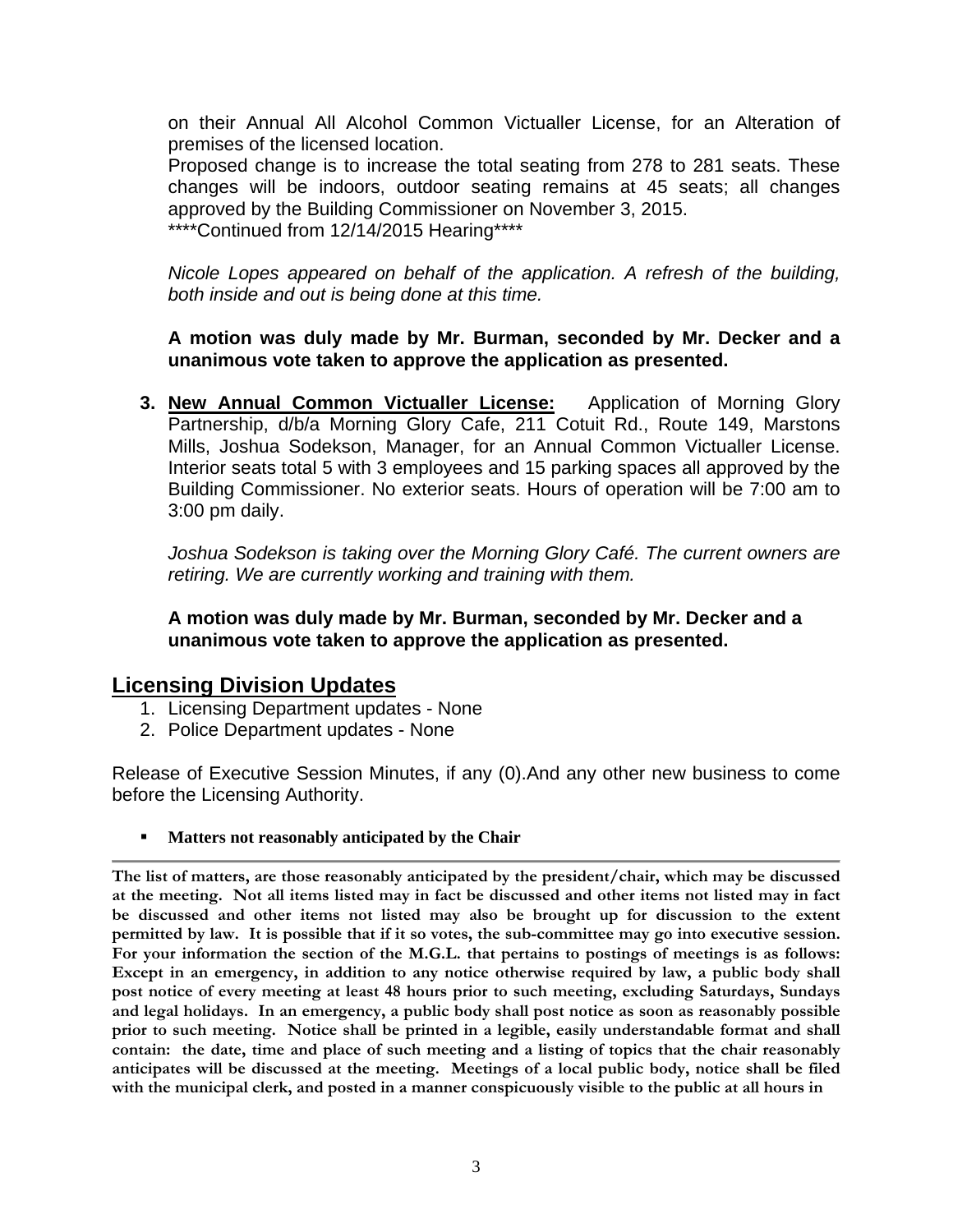# **Town of Barnstable**

**Consumer Affairs** 

**Elizabeth G. Hartsgrove, Supervisor Licensing Authority 200 Main Street Hyannis, MA 02601 www.town.barnstable.ma.us** 

Telephone: (508) 862-4674 Fax: (508) 778-2412

# **BARNSTABLE LICENSING AUTHORITY CONSENT AGENDA December 30, 2015**

## **Renewals:**

#### **Common Victualler All Alcohol with Entertainment:**

- 1. Misaki, 379 West Main Street, Hyannis
- 2. Osterville Fish Too, 2952 Falmouth Road, Osterville
- 3. Il Maestro, 297 North Street, Hyannis
- 4. Brazilian Grill, 676 Main Street, Hyannis
- 5. Embargo, 453 Main Street, Hyannis
- 6. Original Gourmet Brunch, 517 Main Street, Hyannis
- 7. Seaside Pub on Main, 615 Main Street, Hyannis
- 8. Roadhouse Café, 488 South Street, Hyannis
- 9. Portside Tavern, 72 North Street, Hyannis
- 10. Naked Oyster, 410 Main Street, Hyannis

11. 99 Restaurant, 1600 Falmouth Rd., Centerville

- 12. Alberto's, 360 Main St., Hyannis
- 13. B&B Pizza, 10 Seaboard Lane, Hyannis
- 14. Barnstable Tavern, 3176 Main St., Barnstable
- 15. Beechtree Cantina, 599 Main St., Hyannis
- 16. Bistrot de Soleil, 350 Stevens St., Hyannis
- 17. The Black Cat, 165 Ocean St., Hyannis
- 18. Bobby Byrne's, 489 Bearses' Way, Hyannis
- 19. Brazillian Grill, 676 Main Street, Hyannis
- 20. British Beer Co, 412 Main St., Hyannis
- 21. Duck Inn Pub, 447 Main Street, Hyannis
- 22. Colombos Café & Pastries, 544 Main St., Hyannis
- 23. DJ's Wings,165 Yarmouth Rd., Hyannis
- 24. The Dolphin Restaurant, 3250 Main St., Barnstable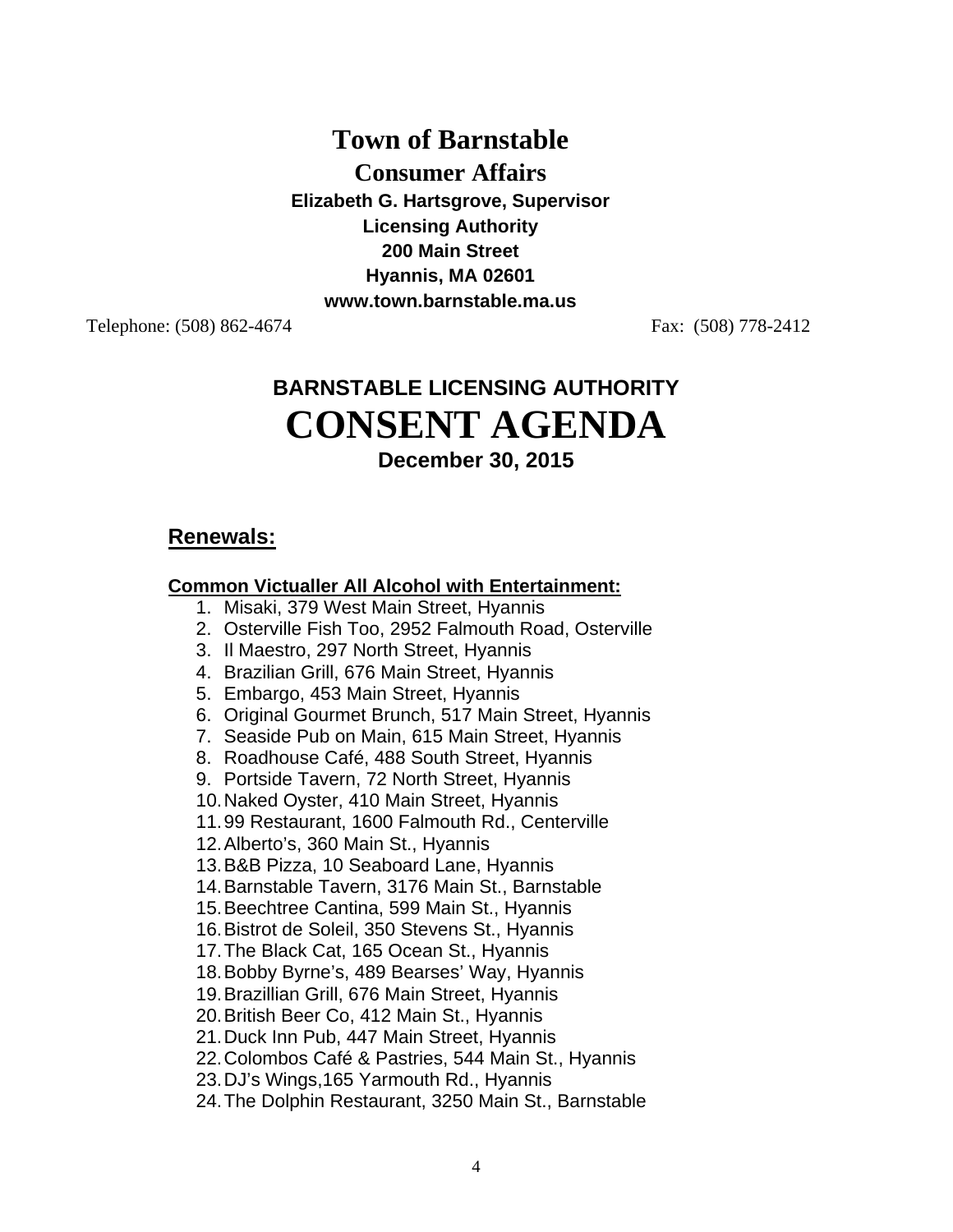25. El Rodeo, 1070 Iyannough Rd., Hyannis 26. Embargo, 453 Main St., Hyannis 27. Fazios Trattorio, 294 Main St., Hyannis 28. Kelly's On Main, 644 Main Street, Hyannis 29. Misaki, 379 West Main Street, Hyannis 30. Naked Oyster Bistro, 410 Main St., Hyannis 31. The Nineteenth Hole, 11 Barnstable Rd., Hyannis 32. The Nor'Easter, 20 Scudder Ave., Hyannis 33. Philbrick's, 1460 Route 149, Marstons Mills 34. Portside Tavern, 72 North St., Hyannis 35. Roadhouse Café, 488 South St., Hyannis 36. Saga Fusion, 1560 Old Post Road, Marstons Mills 37. Schooners Restaurant, 372 Main Street, Hyannis 38. Seaside Pub on Main, 615 Main Street, Hyannis 39. Tap City Grill, 586 Main Street, Hyannis 40. Tiki Port Restaurant, 790 Iyannough Rd., Hyannis 41. Torino Restaurant & Bar, 415 Main St., Hyannis 42. Tumi Ceviche Bar Ristorante, 592 Main St., Hyannis 43. Villaggio, 4631 Falmouth Rd., Cotuit 44. Vista de Mare, 430 Main Street, Hyannis 45. Wimpy's, 750 Main St., Osterville 46. Ying's Sushi Bar & Lounge, 59 Center St., Hyannis

#### **Common Victualler All Alcohol**

- 1. Dragonlite Restaurant, 620 Main St., Hyannis
- 2. Il Maestro, 297 North St., Hyannis
- 3. Kobi House, 489 Bearse's Way, Hyannis
- 4. Olive Garden, 1095 Iyannough Rd., Hyannis
- 5. Original Gourmet Brunch, 517 Main St., Hyannis
- 6. Pavillion Indian, 511 Main St., Hyannis
- 7. Raw Bar on Ocean, 230 Ocean St., Hyannis

#### **Common Victualler Wine and Malt with Entertainment:**

- 1. Palio Pizzeria, 435 Main Street, Hyannis
- 2. B2 Burrito Bistro, 790 Iyannough Road, Hyannis
- 3. Crisp Flatbread, 791 Main St., Osterville
- 4. Monty's Roast Beef, 251 Iyannough Rd., Hyannis
- 5. New England Pizza House, 187A West Main St., Hyannis
- 6. Scotties Famous Pizza, 11 Ridgewood Ave., Hyannis

#### **Common Victualler Wine and Malt**:

- 1. Bangkok Cuisine, 20 Independence Dr., Hyannis
- 2. Fogo Brazilian Barbeque, 39 Iyannough Rd., Hyannis
- 3. Palio Pizzeria, 435 Main St., Hyannis
- 4. Pinocchio Pizza, 1661 Falmouth Rd., Centerville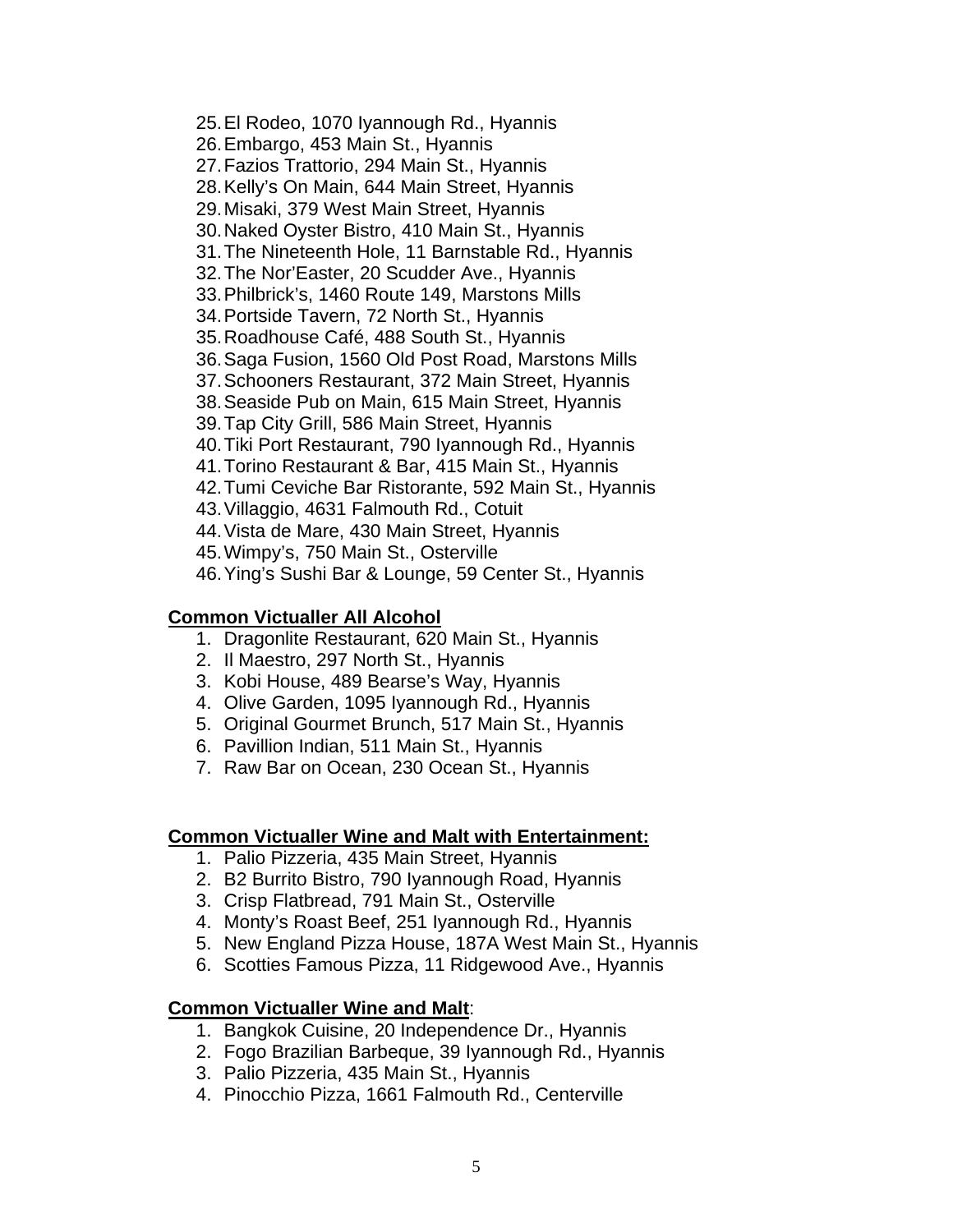- 5. Pizzeria Barbone, 390 Main St., Hyannis
- 6. Pizza Wave , 3864 Falmouth Rd., Marstons Mills
- 7. Thai House, 304-06 Main Street, Hyannis

#### **Farmer Brewery Pouring:**

1. Cape Cod Beer, 1336 Phinney's Lane, Hyannis

#### **General On Premise License:**

- 1. Puff the Magic, 649 Main Street, Hyannis
- 2. Pufferbellies, 183R Iyannough Rd., Hyannis
- 3. Quarterdeck Lounge, 247 Iyannough Rd., Hyannis
- 4. Ryan's, 441 Main Street, Hyannis

## **All Alcohol Innholder:**

- 1. Cape Codder Resort & Spa, 1225 Iyannough Rd., Hyannis
- 2. Courtyard by Marriot, 707 Iyanough Rd., Hyannis
- 3. Doubletree Bistro, 287 Iyannough Rd., Hyannis
- 4. Greenhouse Restaurant, 1127 Iyannough Rd., Hyannis
- 5. Heritage House, 259 Main Street, Hyannis
- 6. Hyannis Anglers Club, 235 Ocean St., Hyannis
- 7. Hyannis Elks, 852 Bearse's Way, Hyannis
- 8. Hyannis Golf Club, 1800 Iyannough Rd., Hyannis
- 9. International Inn, 662 Main St., Hyannis
- 10. Oyster Harbors Club, 170 Grand Island Ave., Osterville

#### **All Alcohol Club:**

- 1. Cummaquid Golf Club, 35 Marstons Lane, Cummaquid
- 2. Wianno Club, 389 Parker Rd., Osterville
- 3. Wianno Club, 107 SeaView, Osterville

#### **All Alcohol Package Store:**

- 1. Cape Cod Package Store, 1495 Falmouth Rd., Hyannis
- 2. Cotuit Grocery, 737 Main St., Centerville
- 3. Craigville Package Store, 2946 Falmouth Rd., Osterville
- 4. Fancy's Market, 699 Main Street, Osterville
- 5. Luke's Liquors, 395 Barnstable Rd., Hyannis

#### **Wine and Malt Package Store:**

- 1. Food Port International Market, 388 Main St., Hyannis
- 2. Lamberts Rainbow Fruit, 1000 West Main St., Centerville
- 3. Mini Food Mart, 252 Main St., Hyannis
- 4. Pepper's Pantry, 4120 Falmouth Rd., Cotuit
- 5. Sea Street Food Mart, 231 Sea Street, Hyannis
- 6. Speedway, 50 Ocean Street, Hyannis
- 7. Willow Tree Market, 15 Charles St., Hyannis
- 8. Lambert's Rainbow Fruit, 1000 West Main Street, Hyannis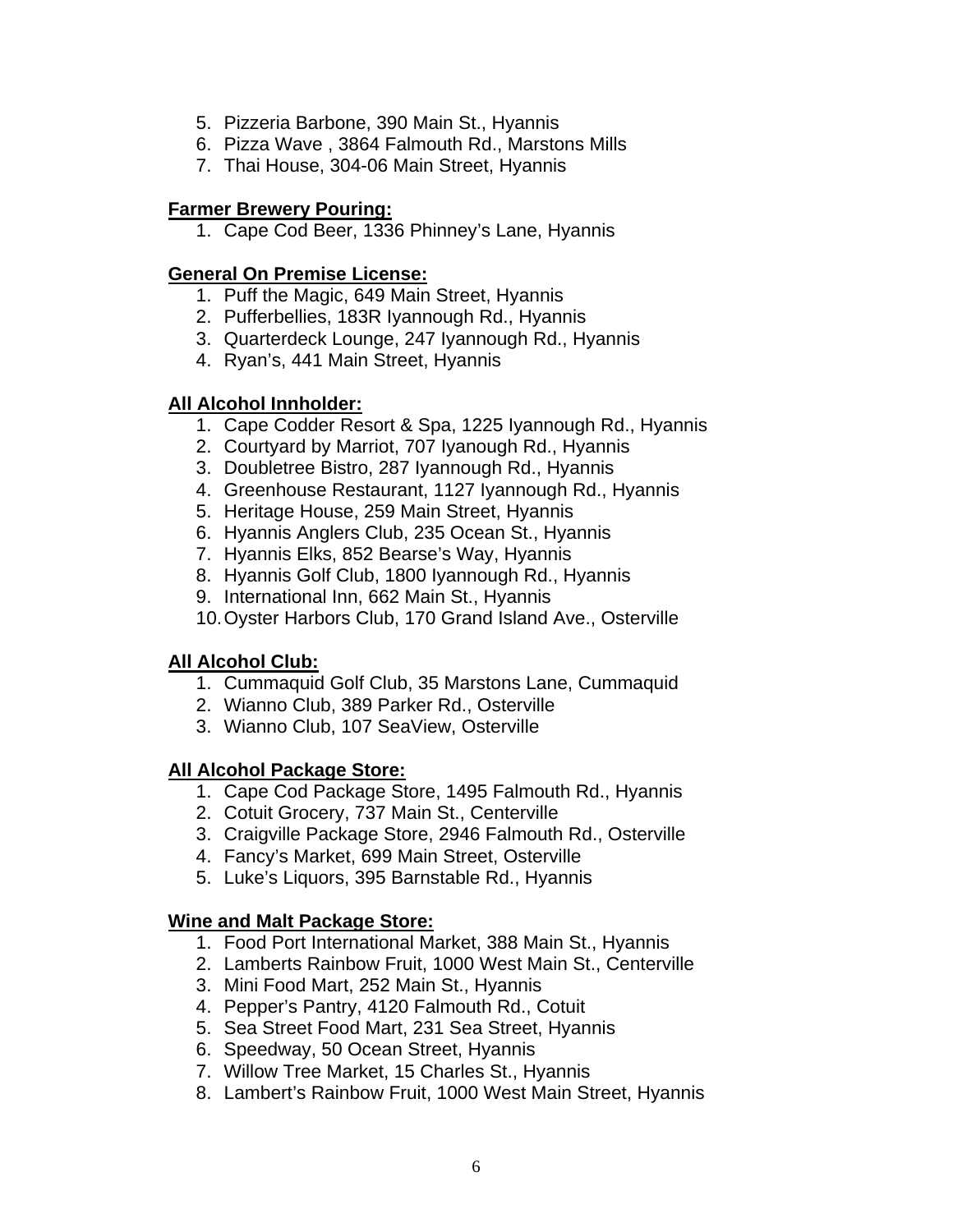#### **Common Victualler:**

1. Wianno Green Café, 29 Wianno Ave., Osterville

- 2. Subway #23787, 2145 Iyannough Rd., Hyannis
- 3. C'est La Vie, 592 Main Street, Hyannis
- 4. Kandy Korner, 474 Main Street, Hyannis
- 5. Wendy's, 554 Route 132, Hyannis
- 6. Dunkin Donuts , 3821 Falmouth Rd., Marstons Mills
- 7. The Mills Restaurant, 149 Route 149, Marstons Mills
- 8. Amie Bakery, 3 Wianno Ave., Osterville
- 9. Pizza1 Subs II, 2954 Falmouth Rd., Osterville
- 10. Four Seas Ice Cream, South Main Street, Centerville
- 11. Dunkin Donuts, 1648 Falmouth Rd., Centerville
- 12. Great House, 1626 Falmouth Rd., Centerville
- 13. Centerville Pie Co., 1671 Falmouth Rd., Centerville
- 14. Casual Gourmet, Richardson Rd., Centerville
- 15. Burger King, 2145 Iyannough, Hyannis
- 16. CCCC Fame Food, 2240 Iyannough Rd., Hyannis
- 17. Dunkin Donuts, 751 West Main St., Hyannis
- 18. Dunkin Donuts, Iyannough Rd., Hyannis
- 19. Tropical Smoothie, Bearse's Way, Hyannis
- 20. D'Angelos, Cape Cod Mall, Hyannis
- 21. Subway, Cape Cod Mall, Hyannis
- 22. Sweet Kiwi, Cape Cod Mall, Hyannis
- 23. Ruby Thai Kitchen, Cape Cod Mall, Hyannis
- 24. Dunkin Donuts, Cape Cod Mall, Hyannis
- 25. Kebab N' Curry, Cape Cod Mall, Hyannis
- 26. Five Guys, Cape Cod Mall, Hyannis
- 27. Friendly's, Iyannough Rd., Hyannis
- 28. Whole Foods, Iyannough Rd., Hyannis
- 29. Daily Paper on Main, Main Street, Hyannis
- 30. McDonalds, North Street, Hyannis
- 31. El Maraichi Loco. Main Street, Hyannis
- 32. Dunkin Donuts, Main Street, Hyannis
- 33. Sea Street Café, South Street, Hyannis
- 34. Katies Ice Cream, Main Street, Hyannis
- 35. 7-Eleven, Main Street, Hyannis
- 36. Burger King, North Street, Hyannis
- 37. Bangkok Kitchen, 339 Barnstable Rd., Hyannis
- 38. KFC/Taco Bell, Barnstable Rd., Hyannis
- 39. Aegean Pizza, 378 Barnstable Rd., Hyannis
- 40. Gracie Fitness, Barnstable Rd., Hyannis
- 41. Sunnyside, Main Street, Hyannis
- 42. Burrito Loco #1, Centre Street, Hyannis
- 43. Dunkin Donuts, Iyannough Rd., Hyannis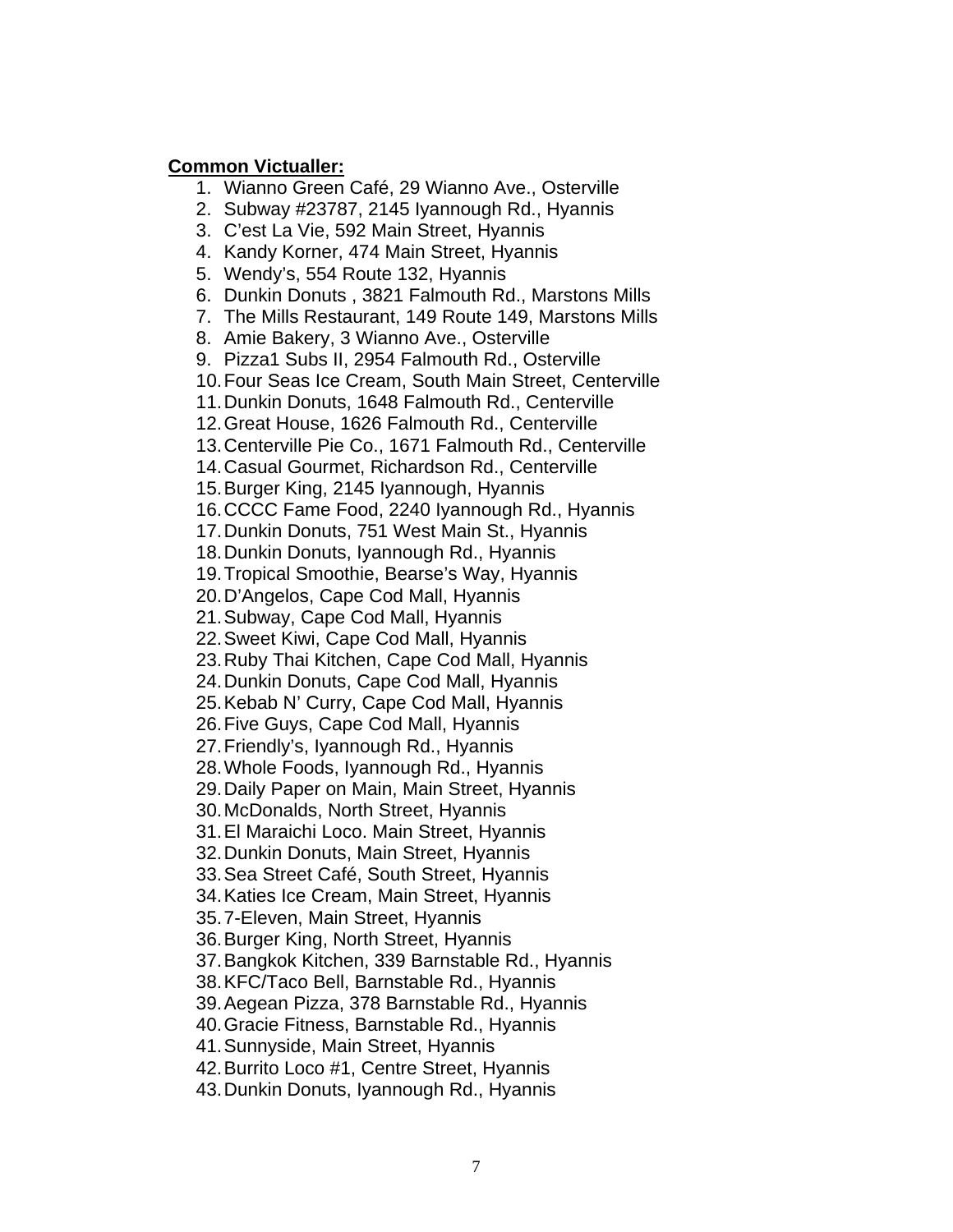44. Nirvana Coffee Shop, Main Street, Barnstable

#### **Lodging Houses:**

- 1. Captain David Kelly House, 539 Main Street, Centerville
- 2. Memories by the Sea, 162 Sea Street, Hyannis
- 3. Fernbrook Inn, 481 Main Street, Centerville
- 4. Hostelling International, 111 Ocean St., Hyannis
- 5. Ashley Manor B&B, 3660 Main St., Barnstable
- 6. Cape Cod Yoga Retreat B&B, 2415 Meetinghouse Way, W Barnstable
- 7. Long Dell Inn, South Main Street, Centerville
- 8. Fernbrook Inn, Main Street, Centerville
- 9. Our Child, 18 Quaker Rd., Hyannis
- 10. Lamb and Lion Inn, Route 6A, West Barnstable
- 11. Blue Plate Diner 3226 Main Street, Barnstable
- 12. Friends of Prisoners, 84 Bearse's Way, Hyannis
- 13. Green Mountain Inn, 328 Sea St., Hyannis
- 14. Sea Beach Inn, Sea Street, Hyannis

#### **Auto Amusement:**

- 1. Island Carousel, Cape Cod Mall, Hyannis
- 2. Wackenhammer Clockwork Arcade, Main Street, Hyannis

#### **Class I Dealer:**

- 1. Hyannis Honda Annex, 405 West Main St., Hyannis
- 2. Cape Cod Auto Body, 151 Iyannough Rd., Hyannis
- 3. Volvo of Cape Cod, 270 North St., Hyannis
- 4. Hyannis Marina, 1 Willow St., Hyannis
- 5. Dick Beard Chevrolet, Ridgewood Ave., Hyannis
- 6. Cycle Services, Ridgewood Ave., Hyannis
- 7. BMW of Cape Cod, 500 Yarmouth Rd., Hyannis
- 8. Premier Cape Cod, 460 Yarmouth Rd., Hyannis
- 9. JMR Honda, Yarmouth Rd., Hyannis

#### **Class II Dealer:**

- 1. Cape Wide Auto and Marine II, 730 Bearses Way, Hyannis
- 2. Club 44 Acquisitions Services, 1740 Old Stage Rd., West Barnstable
- 3. Cars for Kindness, 745 West Main St., Hyannis
- 4. Cape Cod Carz, 153 Corporation Rd., Hyannis
- 5. Hyannis Auto, 478 West Main St., Hyannis
- 6. Davis Auto Sales, 50 Airport Rd., Hyannis
- 7. Joe's Auto Sales, Bearse's Way, Hyannis
- 8. Adymar's Auto and Truck Repair, Thornton Dr., Hyannis
- 9. Brico Autoworks, 178 Thornton Dr., Hyannis
- 10. Nantucket Auto Sales, 89 Basset Lane, Hyannis
- 11. Rotary Collision, 345 Barnstable Rd., Hyannis